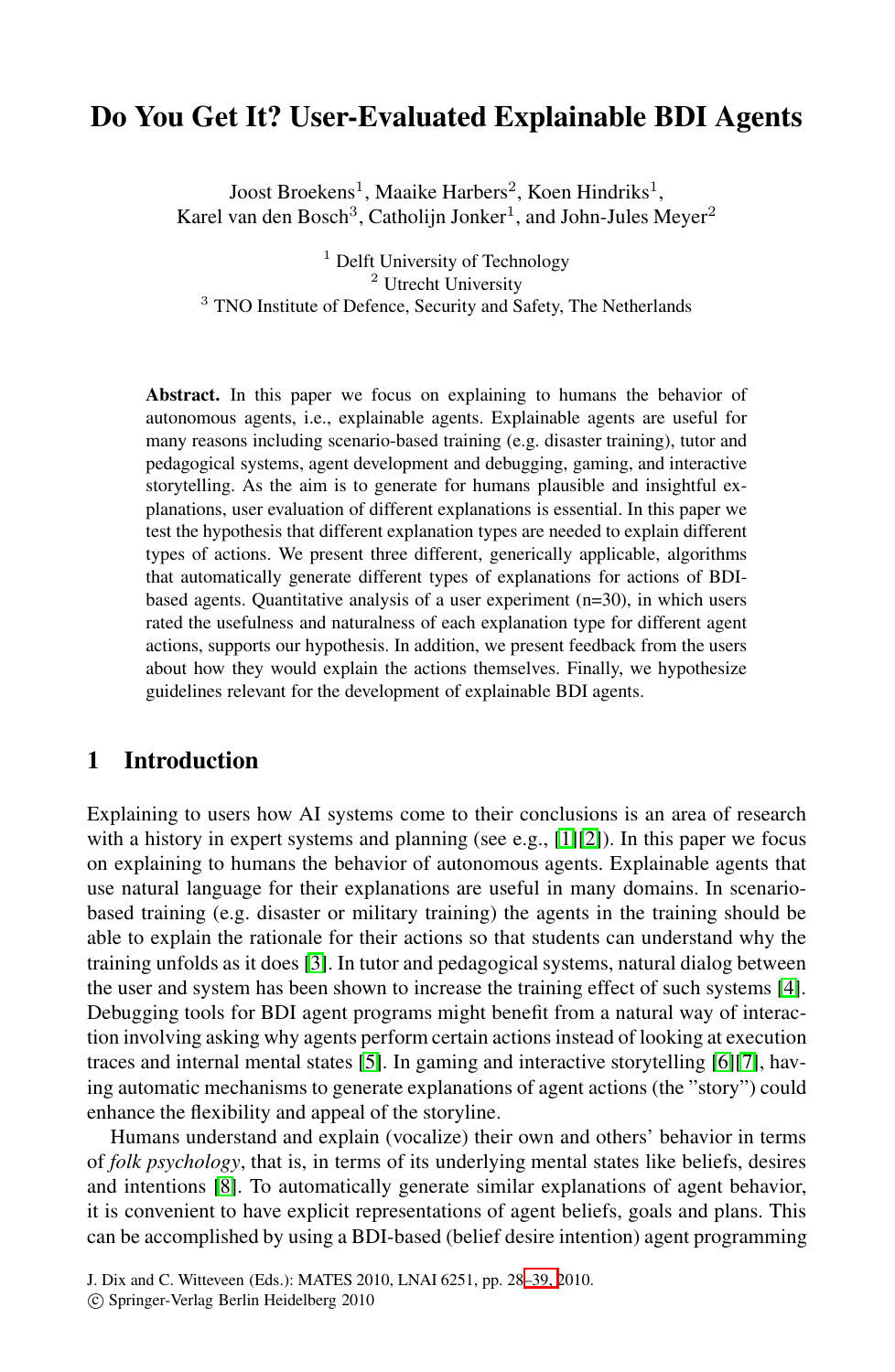approach. Behavior in BDI agents is motivated by goals (desires), and selected based on whether or not an agent believes a particular behavior will satisfy a goal or subgoal. Behavior is then committed to (an action or sequence of actions is planned) transforming it into an intention. The outcome of a BDI agent's reasoning, i.e., its actions, can then be explained by the goals and beliefs that were responsible for it. Our approach to generating explanations is based on using the already available (relations between) mental constructs in the agent program that generates the agent behavior. It was found, that humans usually provide action explanations that only contain one or two mental concepts [9]. Thus, in particular when agents are complex, providing as explanation the complete trace of beliefs and goals underlying an action is undesirable. Instead, an exp[lan](#page-6-0)ation based on a selection of beliefs and goals underlying the action is needed.

Our hypothesis is that different actions require different *types of explanations*, i.e., an interaction effect exists between type of explanation and action on the perceived quality of an explanation. We present a study in which users evaluate three algorithms that each automatically generate a different type of explanation for 10 different agent actions. For each action and explanation type subjects rated usefulness and naturalness.

In Section 3 we distinguish different action types, and we present three generically applicable algorithms for automatically generating different explanation types for BDI agent actions. In Section 5 we present a quantitative analysis of a user evaluation experiment (n=30) to assess the usefulness and naturalness of the generated explanation types for different agent actions. We also present feedback from the users about how they would explain the actions themselves. Finally, in the discussion we hypothesize guidelines for the kind of information that [shou](#page-11-7)ld be modeled in the BDI agent if meaningful explanations are to be generated. First we discuss related work in the next section.

## **2 Related Work**

In the introduction we have mentioned several application domains of explainable agents. Most of the related work is in virtual training systems. We now briefly review explainable [age](#page-11-8)nt approaches in this domain.

Debrief is the first system that explains agent behavior [10]. Debrief is implemented as part of a fighter pilot simulation and allows trainees to ask an explanation about any of the artificial fighter pilot's actions. To generate an answer, Debrief modifies the recalled situation repeatedly and systematically, and observes the effects on the agent's decisions. Based on the observations, Debrief explains which factors must have been responsible for the agent's decisions.

[A](#page-11-2)nother account of explainable agents is the XAI (eXplainable Artificial Intelligence) explanation component [11]. The XAI system has been incorporated into a simulation-based training for commanding a light infantry company. After a training session, trainees can select a time and an agent, and ask questions about the agent's state, e.g. its location or health.

A second version of the XAI system was developed to overcome the shortcomings of the first. It is claimed that the new XAI system supports domain independency, modularity and the ability to explain the motivations behind agents' actions. The system is described in [12] and [3], where it is applied to a tactical military simulator, and a virtual trainer for soft skills such as leadership, teamwork, negotiation and cultural awareness,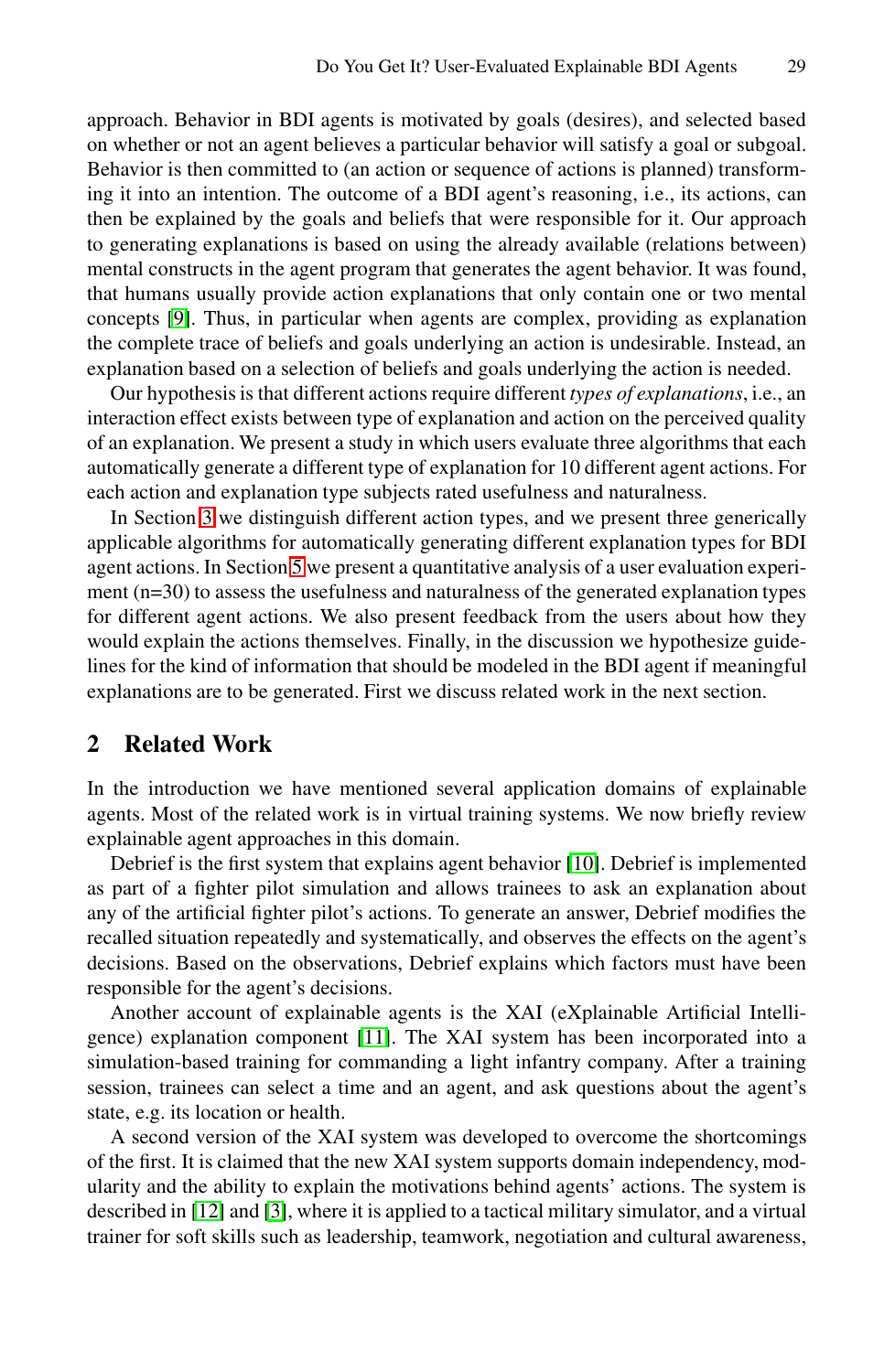30 J. Broekens et al.

respect[ivel](#page-11-9)y. For the generation of explanations, the system depends on information that is made available by the simulation.

Both Debrief and the first XAI system lack the ability to provide explanations involving the motivations behind an agent's actions. The XAI system only provides information about an agent's physical state, and not about its mental. Debrief does provide explanations in terms of an agent's beliefs, but never gives explanations including its underlying goals and intentions. The second XAI system can provide explanations in terms of an agent's goals, but only if those are represented as such in the simulation, which is often not the case [13]. If the agent's goals are not represented in the simulation, a hand-built XAI representation of the behaviors has to be made. Consequently, changes in the agent specification must also be reflected in the explanation component.

## **3 Explainable Agent Model**

In this section we describe an explainable agent model that can provide different types of [exp](#page-11-10)lanations about agent behavior. The basic principle of the model is that the mental concepts responsible for an agent's action are also used to explain that action. Because not all mental concepts underlying an action are needed to explain that action, we also present three different explanation algorithms that select a mental concept that is most appropriate to generate an explanation.

As mentioned in the introduction, BDI-based agent programming languages allow for the explicit representation of an agent's mental state, and actions are the result of a deliberation process on the agent's mental concepts. In our study, we have used the BDI language GOAL [14]. A GOAL agent program consists of six different sections, including the agent's knowledge, beliefs, goals, action rules, action specifications and percept rules. Together, the knowledge, beliefs and goals of an agent make up its mental state. Although GOAL distinguishes itself from other BDI-based languages in the exact way agents are specified and executed, we would like to stress that the explanation approach presented in this paper can also be applied to other BDI-based agents.

To explain agent behavior by the underlying mental concepts, we need two things. First, the agent's past goals and beliefs must be accessible when the explanation is constructed. Second, when there is a request to explain an action, the proper goals and beliefs explaining that action must be selected. We have implemented an explanation module that satisfies these two requirements.

### **3.1 Tree-Based Behavior Log**

The explanation module includes a mechanism to construct a behavior "log", to which an agent's goals and beliefs are updated. The explanation module can be connected to any GOAL agent, and during run-time of the agent, the explanation module examines and logs the execution of the agent program.

The behavior "log" in the explanation module is a tree structure that is constructed while the agent reasons and performs actions based on its agent program (so formally it is not a log, as in a timed list of actions). It is made such that it automatically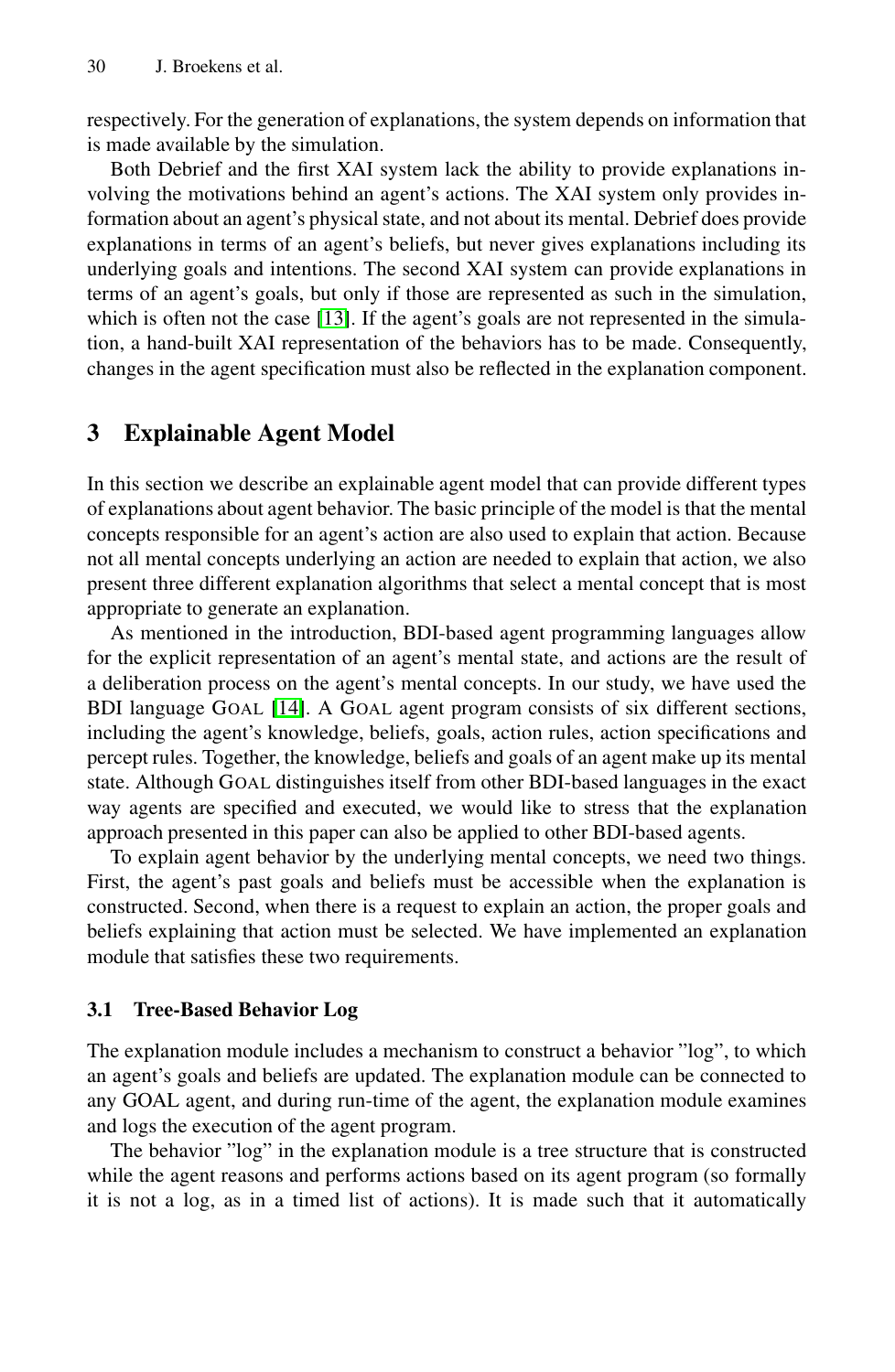

**Fig. 1.** Example behavior "log" (goal tree) of a BDI agent

construct a goal tree based on the actual behavior of the agent, see e.g. Figure 2 representing a particular execution of the agent program as used in the experiment (please also see our notes at the end of Section 3.2). The algorithm (in text) is as follows: The agent's initial goal becomes the top node of the tree (Goal A in Figure 1). If the program decides to adopt a goal in order to achieve another goal, this is represented as a subgoal (Goal B and C). The adoption conditions of a goal, i.e., beliefs that determine whether the agent program should adopt a subgoal, are represented along the branches of the tree (Belief 1-7). The agent's actions form the leaves of the tree (Action a-e). This algorithm automatically constructs a tree structure that is different depending on the actual behavior and choices of the agent.

In addition to this tree, one has to supply the behavior log with goal-relation information. Currently we add this manually, but this information could be explicitly represented, or extracted from the agent program. Goals can have three different relations to their subgoals (relation I-III): *all*, *one* and *seq*. A goal with an *all* relation to its subgoals/actions means that all subgoals/actions must be fulfilled in arbitrary order to achieve the goal, relation *one* means that exactly one of the subgoals/actions must be fulfilled to achieve the goal, and relation *seq* (from sequential) means that all subgoals/actions must be fulfilled in a particular fixed order. Based on these relations, we distinguish the following three types of actions.

- **–** *All* action: relation to parent goal is of type all
- **–** *One* action: relation to parent goal is of type one
- **–** *Seq* action: relation to parent goal is of type seq

To summarize, we distinguish three different action types, where the action type depends on the relation to an action's parent goal and its siblings. In the next section we present three explanation algorithms that generate different types of explanations.

#### **3.2 Explanation Algorithms**

When a user requests an action explanation, an explanation algorithm is applied to the behavior log. Based on the log, the algorithm determines the goals and beliefs that are reasons for the action. Then, it selects beliefs and goals relevant for the explanation. We propose three algorithms for constructing three different types of explanation.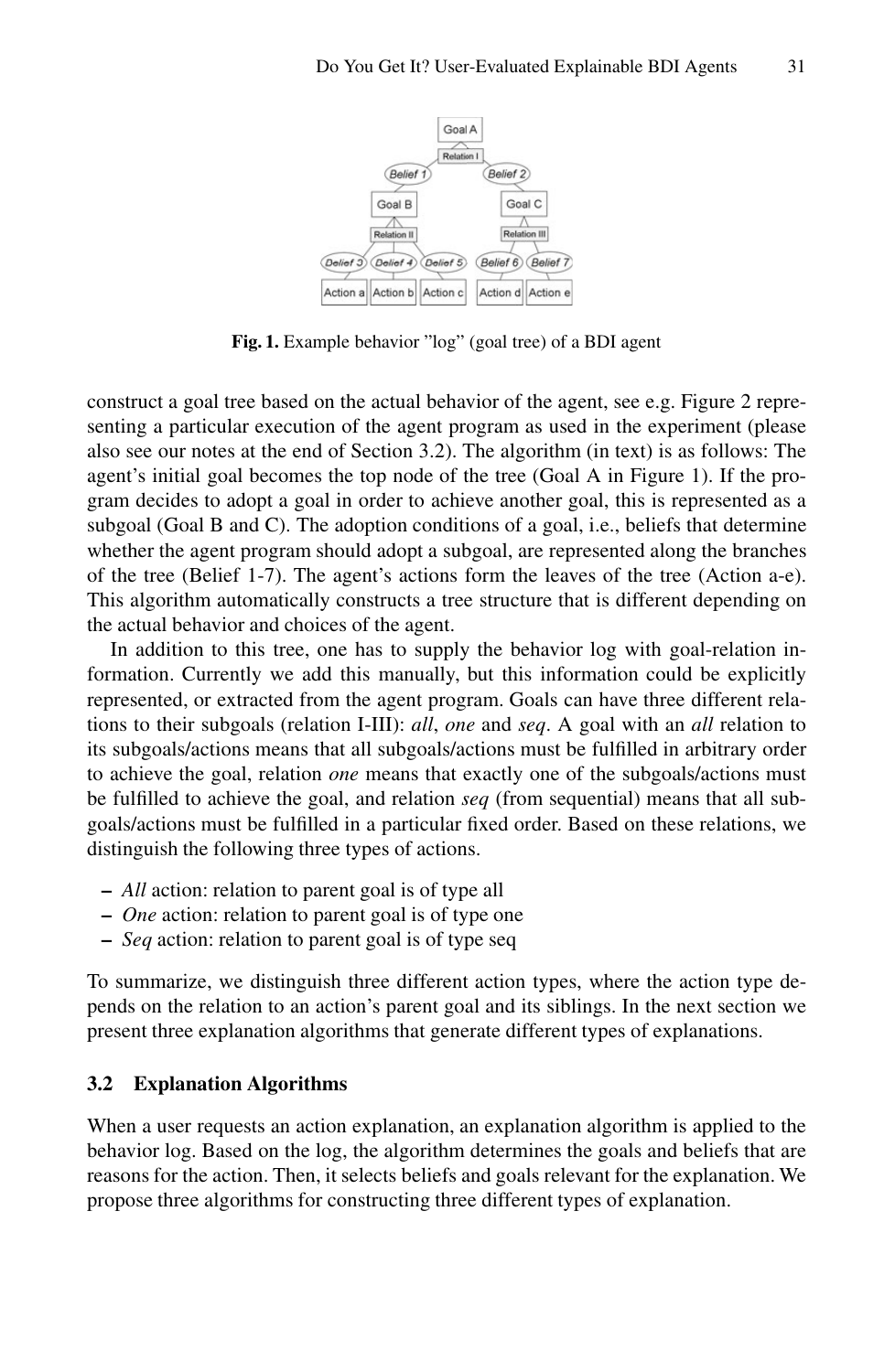### 32 J. Broekens et al.

*Algorithm I.* The first explanation algorithm explains actions by the goal that motivated the selection of the action. It generates a sentence that looks like "Because I want to *<*goal*>*". We expect that this algorithm delivers useful explanations for actions of the type *all*, meaning that the action and all its sibling actions have to be executed in order to achieve their parent goal. For example, if relation II in Figure 1 would be of the type *all*, we expect that action b is best explained by goal B.

*Algorithm II.* The second algorithm explains an action by its enabling condition, i.e. the belief because of which it was executed. It generates a sentence that looks like "Because I believe that *<*belief condition*>*". We expect that these explanations are useful in particular for actions of the type *one*, meaning that only one of a goal's children actions needs to be executed to achieve it. In Figure 1 for example, if relation III would be of the type *one*, we expect that belief 6 provides the explanation for action d. Namely, belief 6 determined that action d was chosen to achieve goal C and not action e.

*Algorithm III.* In the third algorithm, an action is explained by the first action or task that must follow after the action. Thus, if an action is part of a sequence of actions that must be executed in a particular order to achieve a goal, the action can be explained by the next action in the sequence. It generates a sentence that looks like "Because I want to *<*next goal*>*". We expect that this algorithm will deliver most useful explanations for actions of the type *seq*. For instance, if relation II is of the type *seq*, action b is explained by action c according to this algorithm. In other words, action b enables the execution of action c. If an action is not part of such a sequence, the algorithm considers the parent goal of the action, and checks whether this goal is part of a sequence of goals. In Figure 1, if relation II is not of the type *seq*, relation I is considered and if that is a *seq* relation, goal C is given as the explanation for action b. If the top goal is reached without finding a relation of the type *seq*, the top goal is provided as an explanation.

Note that the execution of GOAL agents that are designed according to a hierarchical goal model will result into a goal tree, i.e. there is one main goal and each goal has a limited number of subgoals or actions. As the explanation module automatically constructs a goal-condition-subgoal structure based on the execution trace of the agent, other agent programs may result into less regular tree-shaped graphs, e.g. one main goal with many subgoals, several separated trees when multiple independent initial goals are present, or several partly connected trees when multiple dependent initial goals are present. In principle, the explanation algorithms can be applied to all kinds of goal graphs to generate explanations, but we expect that the explanation algorithms will in general deliver more useful explanations when applied to a proper tree. The assumption of a hierarchical goal model is plausible, as it is based on existing knowledge elicitation methods. Namely, hierarchical task analysis (HTA), which is a well-accepted cognitive task analysis technique [15].

Also note that explanations could be asked for during runtime, as the goal tree is build up continuously. Although in this paper we assume the agent has executed its complete program, as long as the tree contains enough information for the explanation algorithm to generate an explanation, it does not need to be complete.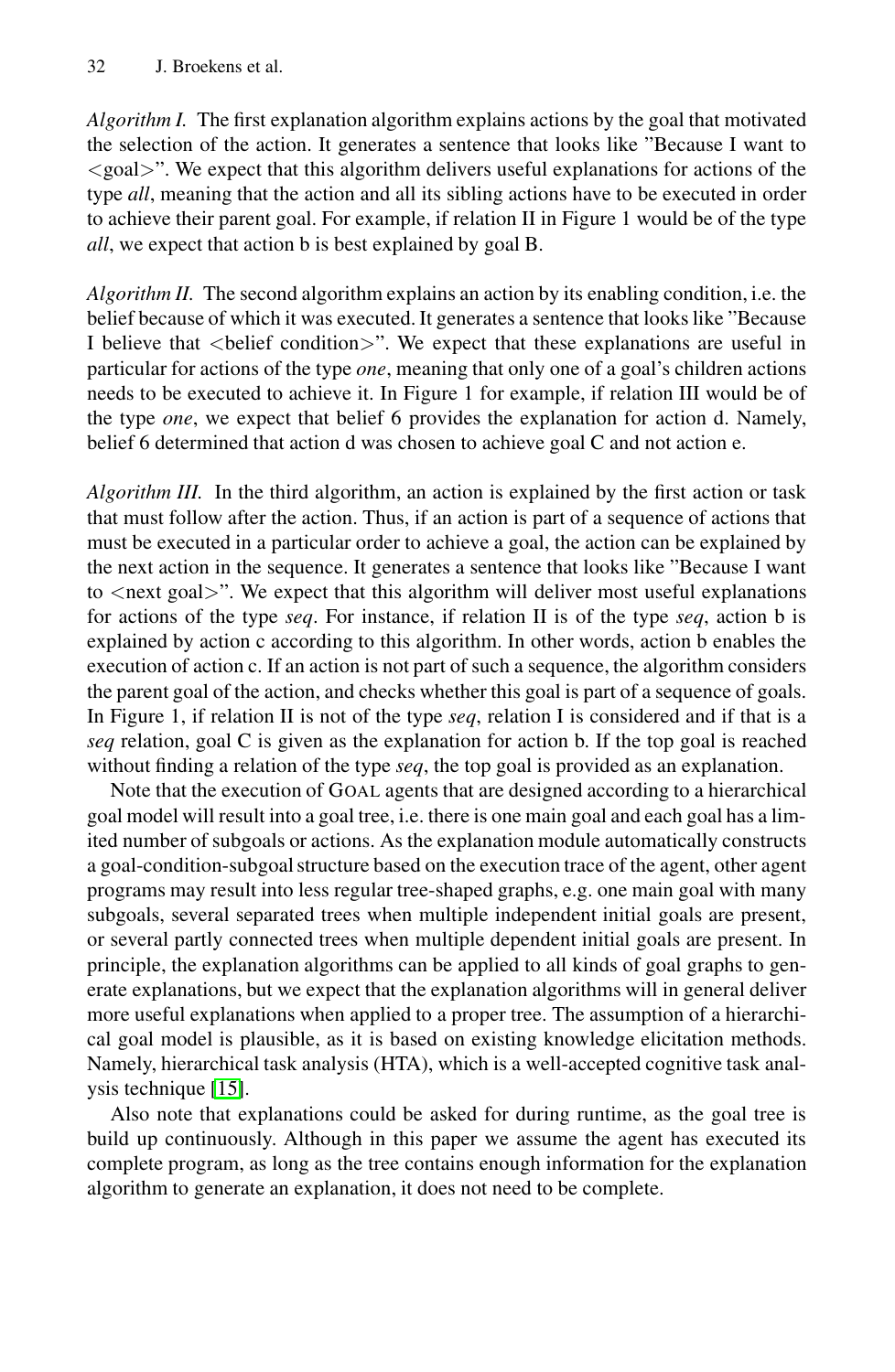

**Fig. 2.** Cooking agent behavior log. Grey boxes denote the 11 actions used in the experiment.

## **4 Experimental Setup**

To evaluate how users perceive the different explanation types for different actions, we have to test these in an application domain. We have chosen for a cooking agent that bakes pancakes and explains its actions. The reason for choosing a domain like this is that for average users to evaluate whether an explanation is useful and natural, the user must be familiar with the domain. He/she has to judge the explanation. This excludes more sophisticated domains such as disaster or negotiation training, as users are typically less familiar with these. Picking a domain limits the generalizability of our results, and we will come back to this issue in the discussion.

The cooking agent (Figure 2) was programmed in GOAL, and executed. To evaluate the effect of the different explanation types for the three action types, the agent program was constructed such that it included actions of all types. Action 2, 3, 4 and 5 are of type *all* (actions that all need to be executed), action 1, 6 and 10 are of type *one* (mutually exclusive actions), and action 7, 8, 9 and 11 are of type *seq* (actions that all need to be executed in a particular order). For all three explanation types, a list of explanations for all actions was generated. Post analysis excluded action 11 from the statistical result analysis as this action was misplaced in the tree (see Results section).

To investigate our hypothesis, we followed a between subject 10x3 design (10 actions, 3 algorithms) with dependent variables usefulness, naturalness. Subjects were randomly assigned to the different conditions with exactly 10 subjects per condition (n=30, 12 female, age(avg=32, stdev=9), cooking skills (5-point Likert scale, avg 3.6), average education level between Bachelor and Master, subjects were a balanced mix of family, friends, colleagues and students of the first two authors). All subjects scored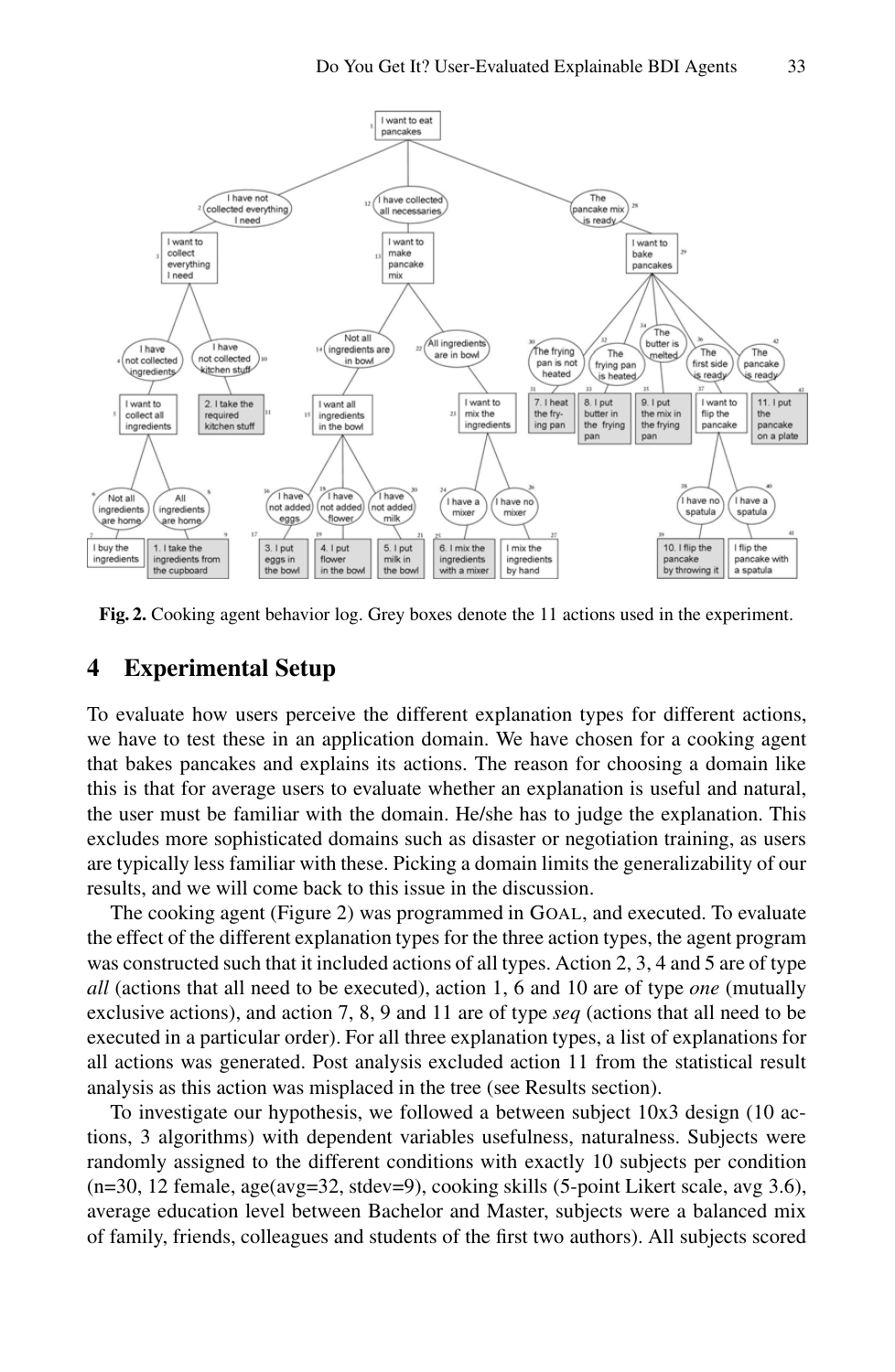all actions for a particular condition, resulting in 10 measurements per action per condition. The first two authors each administered 15 tests, no effect of experimenter bias was found during analysis of the data.

The procedure for gathering feedback from the subjects was organized as follows. Subjects were told to read the instructions (stating that the study was about developing smart agents for virtual training purposes), after which they received the first feedback form. On this form subjects wrote down their own explanations for the 11 actions listed on the form (see also the gray boxes in Figure 2), as if they were the cook explaining how to bake pancakes to a student. This feedback was aimed at extracting the "ideal" explanations as perceived by the user, and to help subjects get into the right context. We do not evaluate this qualitative data in this paper. When finished, subjects received the second form. This form asked for 5-point likert feedback on the naturalness of each action's automatically generated explanation (1=not natural, 5=very natural). Subjects took the role of observer when judging the naturalness of the explanation. Naturalness was explained as follows: "With a natural explanation we mean an explanation that sounds normal and is understandable, an explanation that you or other people could give". When finished, a similar form was presented for 5-point likert feedback about the usefulness of the explanations. Subjects were asked to imagine they were the student learning to cook while judging the usefulness. Useful was explained as follows: "Indicate how useful the explanations would be for you in learning how to make pancakes". Finally, subjects were presented with the goal tree (the graphical representation of the behavior log as shown in 2). We asked users to indicate all elements in the tree they deemed useful for giving an explanation of each of the 11 actions, by putting the action number next to the element. Subjects were asked to imagine they were the cook while numbering elements. This feedback was aimed at extracting information about what could be a good and feasible version of an explanation algorithm, given our way of automatically generating tree-based behavior logs.

# <span id="page-6-0"></span>**5 Results**

To test our main hypothesis, i.e., different actions require different types of explanations, we performed a 10x3 2-way MANOVA with explanation type (3 conditions) and action (10 conditions) as independent variables, and usefulness and naturalness as dependent variables. The MANOVA test is used to identify if signifiant differences in means of dependent variables are introduced by variation in independent (experimental) variables. Values of independent variables define groups, in our case 3x10=30 groups. Analysis showed a main effect of algorithm type  $(F(4, 538) = 3.973, p < 0.01)$ , a main effect of action  $(F(18, 538) = 1.917, p < 0.05)$ , and an interaction effect between action and algorithm  $(F(36, 538) = 2.638, p < 0.001)$ . Post hoc testing (Tukey) for the influence of action alone on naturalness and usefulness revealed no significant differences between the actions on both measures. This indicates that the actions are equal with respect to explainability, meaning that no action is easier to explain than another. The same post hoc testing for the influence of algorithm type revealed only a significant effect on the perceived usefulness. Algorithm I (parent goal as explanation) performed significantly better  $(p < 0.01)$  than the other two algorithms  $(Mean(I) = 3.1, Mean(II) = 2.5, Mean(III) = 2.5$ ). This indicates that there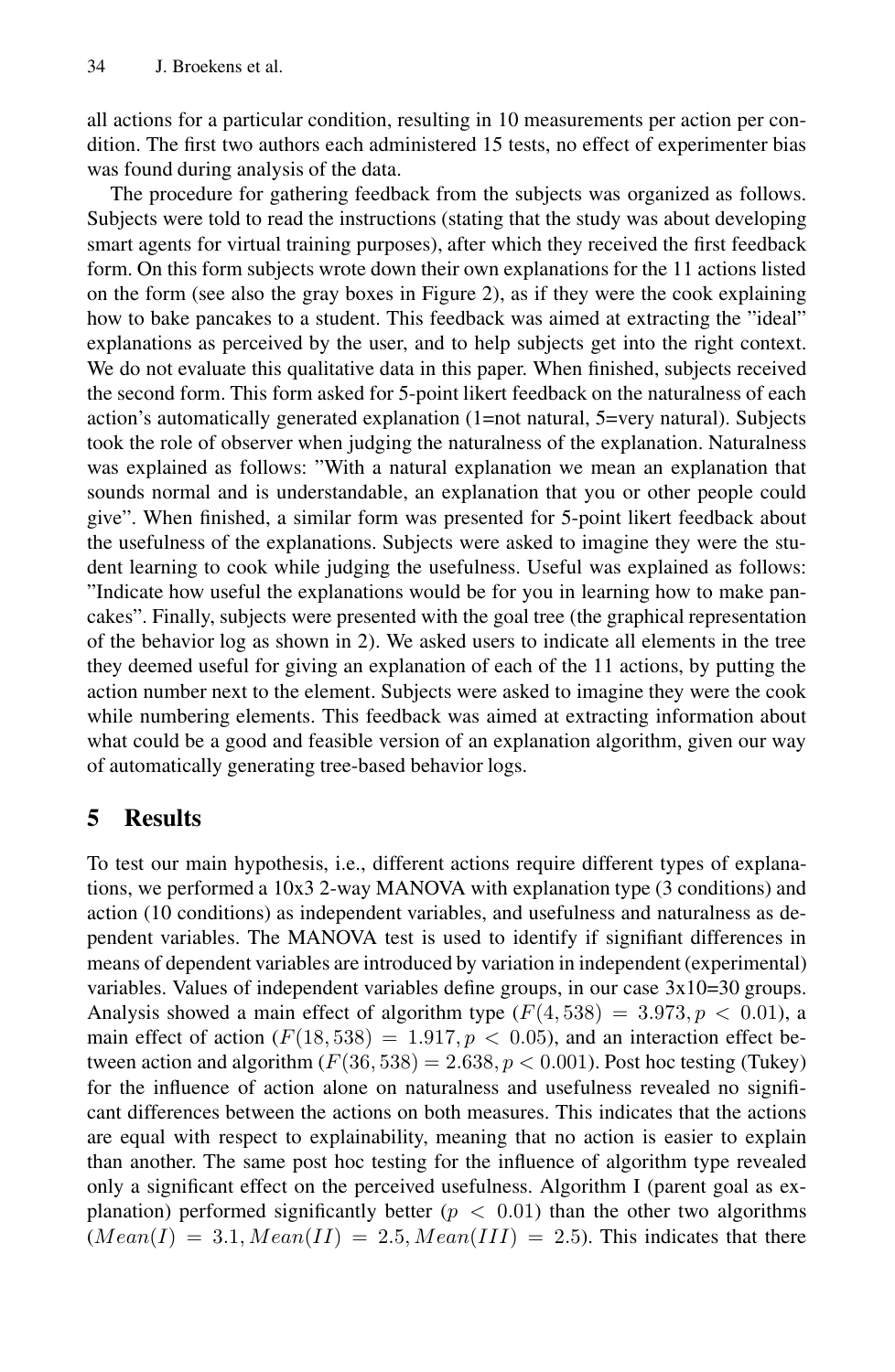is a significant influence of explanation type on the perceived usefulness of the explanation, and that explaining an action with its parent goal (Algorithm I) is the best default method. However, the interaction effect indicating that different actions need different explanations (supporting our main hypothesis), is more important, as we will see next.

In Figure 3 an overview is given of the average naturalness and usefulness of the actions per algorithm type. In Figure 4 an overview is given of the number of times subjects indicated a particular element in the tree-based user feedback.

As can be seen, actions 1, 2, 6 and 9 score high on both measures when the parent goal is given as explanation (Algorithm I), while actions actions 3, 4, and 5 score high on both measures when the next action or goal is given as explanation ("I want to mix the ingredients", Algorithm III), and actions 7 and 10 score high when the enabling condition (belief) is given as explanation (algorithm II). Action 8 does not score well on either of the algorithms. Action 11 is explained well by Algorithm III (next goal/action), but this is a side effect of two factors. First, action 11 was misplaced, it should have been under "I want to eat pancakes", as also indicated by the tree-based user feedback. Second, Algorithm III defaults to the top level goal when no next steps are available in the sequence, which in our case happened to be the most logical option for explanation. We exclude action 11 from our analysis.

Actions 2, 3, 4 and 5 are actions of the type *all*; they are all needed in arbitrary order to achieve the parent goal. For 3, 4 and 5, the parent goal is not very descriptive, when the action has already been read  $(I \text{ put } X$  in the bowl - because I want to put all ingredients in the bowl). As can be seen in Figure 4 subjects included in their own choice of elements the goal numbered 13 ("I want to make pancake mix"), indicating that subjects indeed need a more descriptive goal. Action 2 is well explained by its parent goal, as indicated by the naturalness and usefulness feedback as well as the tree-based feedback.

Actions 1, 6 and 10 are actions of the type *one*. Action 1 and 6 score high on using the parent goal as explanation, but in addition to that they seem to require extra information for an adequate explanation. In Figure 3 we can see that for action 1 and 6 subjects use the goal two levels up in the hierarchy. Action 10 is well explained by Algorithm II (enabling condition). This is reflected in the tree-based feedback, as for action 6 and 10 subjects use the enabling conditions for the action and for the parent goal. Action 6 thus has a rather complex explanation structure using two goals and two conditions.

As indicated by the tree-based feedback, enabling conditions in combination with the parent goal are also used for action 7, 8, and 9; all three actions are actions in a sequence, type *seq*. However, action 8 and 9 use only the enabling condition for the action itself, while action 7 uses both the enabling condition for the action itself as well as the enabling condition for the action's parent goal. We will interpret these results in more detail in the discussion.

Finally, we have conducted correlations between the subject demographics and usefulness and naturalness. We found four significant correlations. Two of the correlations were positive: the one between usefulness and naturalness ( $p < 0.001$ ,  $r = 0.491$ ), and the one between cooking skill and usefulness ( $p < 0.001, r = 0.145$ ). The first correlation is as expected: natural explanations are more useful and vice versa. The second is somewhat counterintuitive: more experienced cooks judge the explanations slightly more useful. This could be due to the fact that a better cook is better able to understand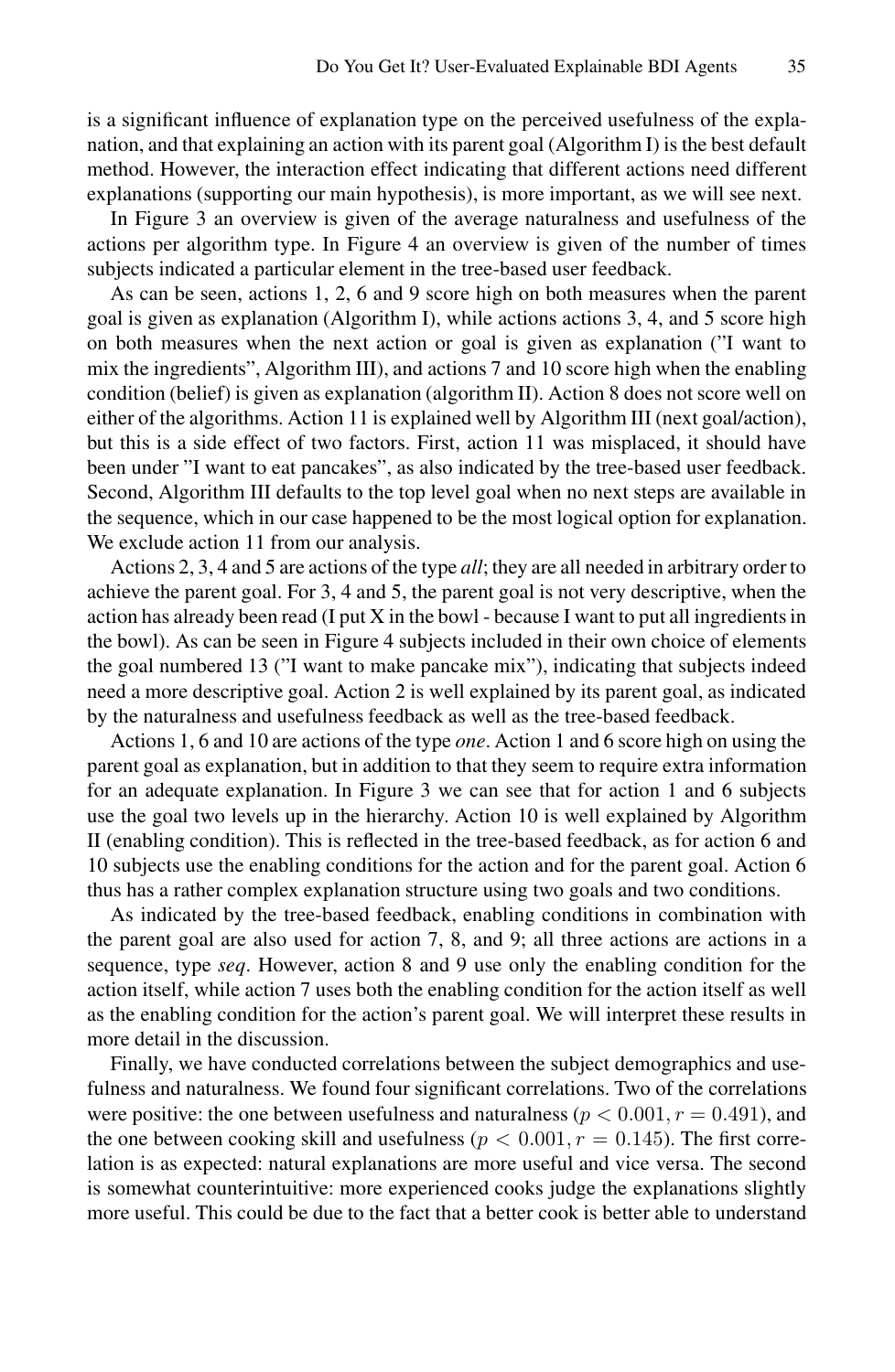

**Fig. 3.** Average naturalness (left) and usefulness (right) of actions (1-11) per condition (1-3)



**Fig. 4.** Distribution of tree elements used to generate explanations for different actions (1-11) as given by the subjects. Elements number from 1 to 43 and refer to numbers in Figure 2.

the explanation in the first place, but as the correlation coefficient is rather small, we do not pay further attention to this in this paper. Furthermore, we found two negative correlations: between action number and naturalness ( $p < 0.001, r - 0.200$ ), and between action number and usefulness ( $p < 0.01, r = -0.178$ ). As actions were always scored from top to bottom, and this corresponds to the action number, this might indicate two different things: for the later actions it is more difficult to automatically generate explanations, or, subjects got tired of scoring explanations. This issue needs future experiments.

# **6 Discussion**

We first discuss the results in more detail. Then we summarize the discussion by hypothesizing guidelines for the development of explainable BDI agents that generate explanations based on their behavior and mental processes. We end the discussion with several limitations of our study, such as the choice of domain and the choice of particular actions, subgoals and the linkage between them in the goal tree.

Our results indicate two things. First, the results support our main hypothesis: different actions need different explanation types, as indicated by the 2-way ANOVA showing significant interaction between action and type of explanation. Second, our expectations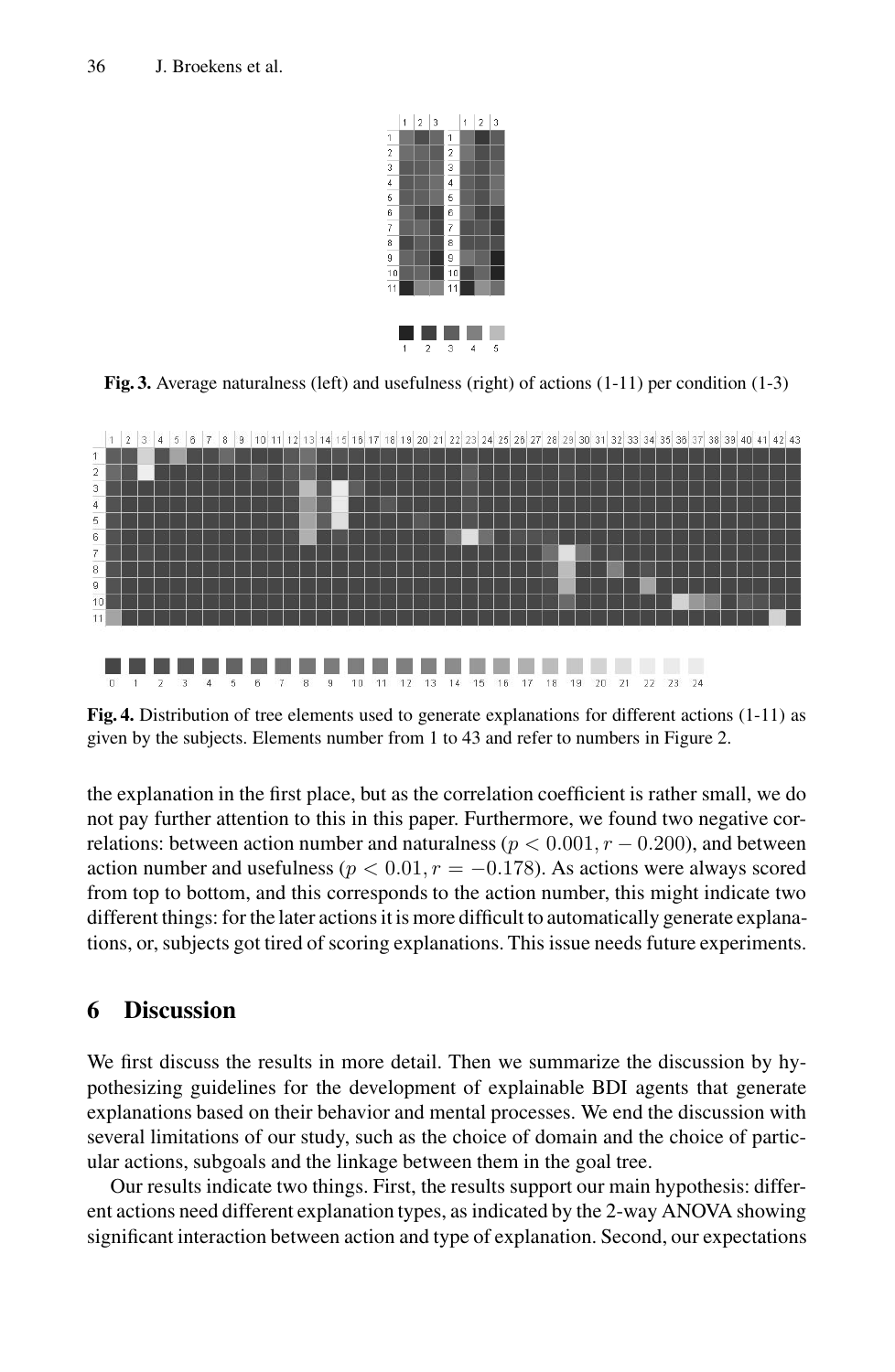on how action types and explanation algorithms are related are too simplistic. We expected that *all* actions (AND relation with siblings) would be explained best by the action's parent goal, that *seq* actions (AND and sequence relation with siblings) would be explained best by the next action/goal in the sequence, and *one* actions (XOR relation with siblings) would be best explained by their enabling condition. Looking at the tree-based feedback, most of the actions seem to need at least one additional element for explanation, in addition to their parent goal. The kind of additional information seems to depend on the action's role in the process and the action's type (seq, all, or one).

First consider the actions of type *all*: action 2, 3, 4 and 5. Of all actions, only action 2 is explained well by only one element, its parent goal. Action 3, 4 and 5 are well explained by the next action in the sequence (Figure 3), but when subjects produce their own tree-based feedback (Figure 4), they choose for a combination of the parent goal and the parent's parent goal. We currently can not explain this inconsistency, but it does indicate that neither the enabling condition nor the parent goal are descriptive enough in this particular case.

Now consider actions 1, 6 and 10 which are of type *one*. The way this type of action is modeled in the tree is such that the parent goal presents a choice, while the enabling condition of the action's parent explains why the choice has to be made. For this action type, the parent goal is not descriptive enough to provide a satisfying explanation. Instead, both the enabling condition of the action and the enabling condition of the parent goal are needed (Figure 4).

Finally, consider the actions 7, 8, 9, and 10 which are part of the same sequence (note that 7, 8 and 9 are of type *seq*, but 10 is of type *one*). According to the tree-based feedback (Figure 4), these actions should be explained by their parent goal and their enabling condition, contrary to our expectation that such actions would need the next action/goal in the sequence. In addition, action 7 and 10 also need the enabling condition of their parent's goal in their explanations. A possible explanation for this difference is that action 8 and 9 are in the middle of a sequence. Their parent goal explains what is to be done, and the enabling condition explains where we are in the process. Action 10 does need its parent goal and its enabling condition because it is an action of type *one*. The enabling condition of its parent goal [ne](#page-11-11)eds to be given because it is also, though implicitly, part of the sequence involving action 7 to 10. Action 7 can be explained in the same way. It is the first action of a next phase in the process (baking). Phase in this case is defined as either preparation for baking, or baking. The parent goal of action 7 is about that next phase, but it does not explain why we ended up in this phase. This is what the parent goals' enabling condition is about, hence, action 7 needs again two enabling conditions (it's own and that of its parent goal).

According to studies in psychology, humans explain in[tent](#page-11-11)ional behavior using reasons while they explain unintentional behavior using causes [16]. Furthermore, when behavior was made possible by opportunity, skill or by removal of an obstacle, people tend to use a description of enabling factors for explaining the behavior (e.g., why does a person start driving when waiting for a traffic light? Because the light turns green). Obviously, all of our agent behavior is intentional, but for a human, actions of the type *one* (OR, XOR) could well be considered driven by opportunity in our case (having ingredients at home or not, having a mixer or not). It is therefore in line with [16] that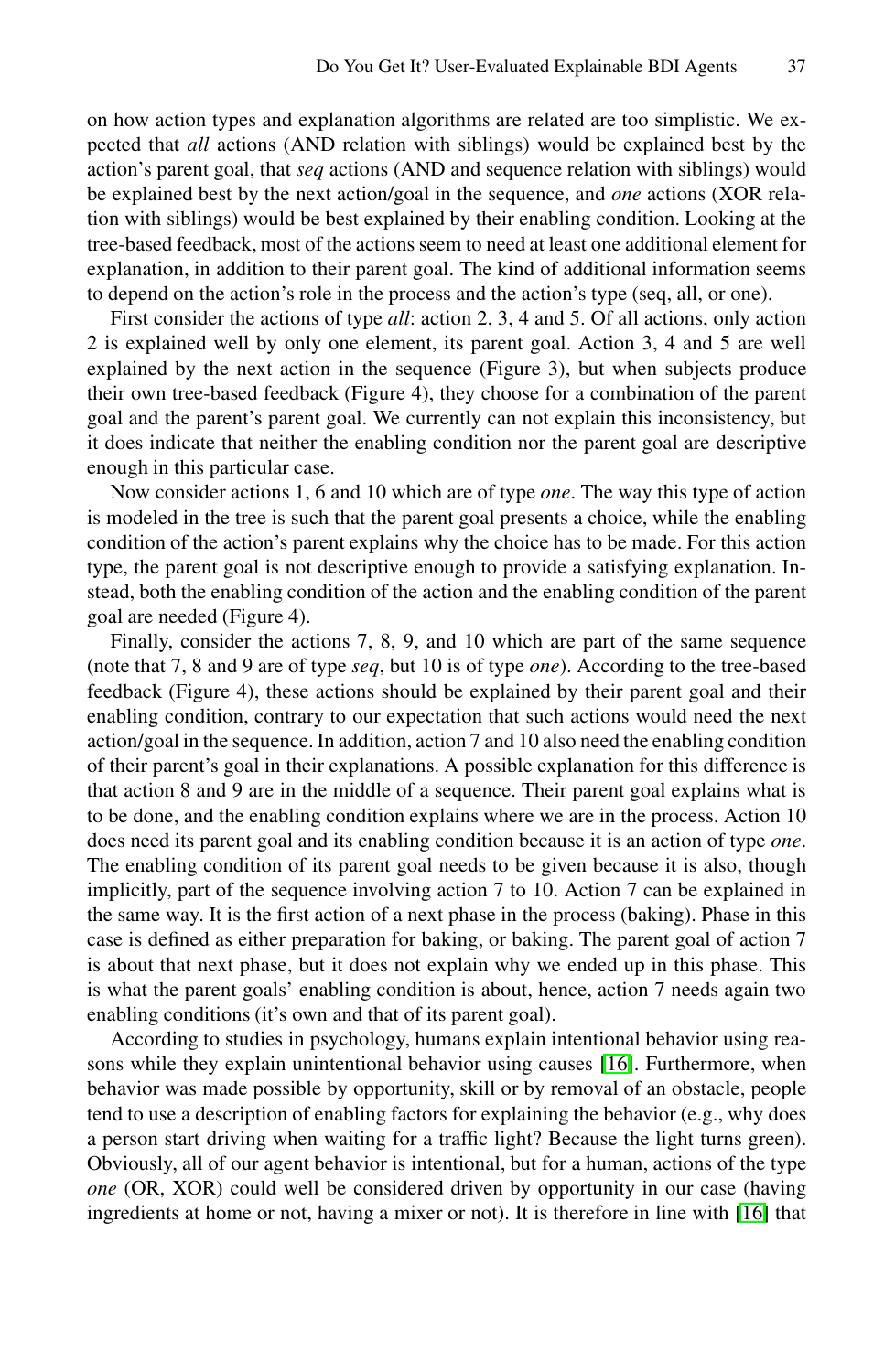#### 38 J. Broekens et al.

these actions need their enabling condition for explanation. Also the actions in sequence 7-10 need an enabling condition. When performing an action sequence, the whole sequence is intentional, but the actions within the sequence are controlled by external factors or the logic of the process. These can thus be considered non-intentional, and it is therefore again in line with [16] that also these actions need their enabling condition.

### **6.1 Guidelines**

We now sum up this discussion and present several guidelines relevant for the development of explainable BDI agents. The guidelines are hypotheses, and should be tested in further research. First, as the parent goal of an action seems essential in its explanation, explanation methods should first attempt to use this. This also suggests that explainableagent programmers should make these parent goals as meaningful as possible in light of an explanation. Second, actions that start a new phase in a process need additional explanation in the form of the enabling conditions for the action and the parent goal. Third, care should be taken when explaining XOR choices (*one* action type) using a common parent goal as "abstract action", because such a parent goal is often non descriptive. This means that either the explanation method must take this into account (e.g., by using agent-program meta information), or such choices should be modeled differently. Fourth, sequenced actions need to be "chained" using their enabling condition, so that the user can position the action in the sequence.

### **6.2 Limitations and Future Work**

We have chosen a domain that is well-known to the subjects because we wanted all subjects to be able to judge the naturalness and usefulness of the explanations. Our current aim was not to investigate if these explanations actually result in, e.g., a better training session. In future work we plan to perform similar experiments with subjects that are not familiar with the domain (e.g., a disaster training) to test whether generated explanations increase the understanding of these subjects.

Furthermore, the particular agent program used to represent beliefs, goals and resulting action selection, produces a particular hierarchical goal structure. Although we expect similar structures are ubiquitous in programs, more research is needed on relaxing these structural constraints.

A similar issue is the particular instantiation of our BDI program. Our results might be limited to our specific goal tree. However, we have taken care to construct the goal hierarchy such that it contains duplication of action types at different places. Therefore, we feel that similar results for action explanation at two different places indicates that the result is generic for that action type.

### **7 Conclusion**

In this paper we have presented a study involving user evaluations of explanations about agent behavior. We distinguished three action types and three algorithms automatically generating different explanation types. We investigated which explanation types are preferred for which actions. Our hypothesis that different actions require different types